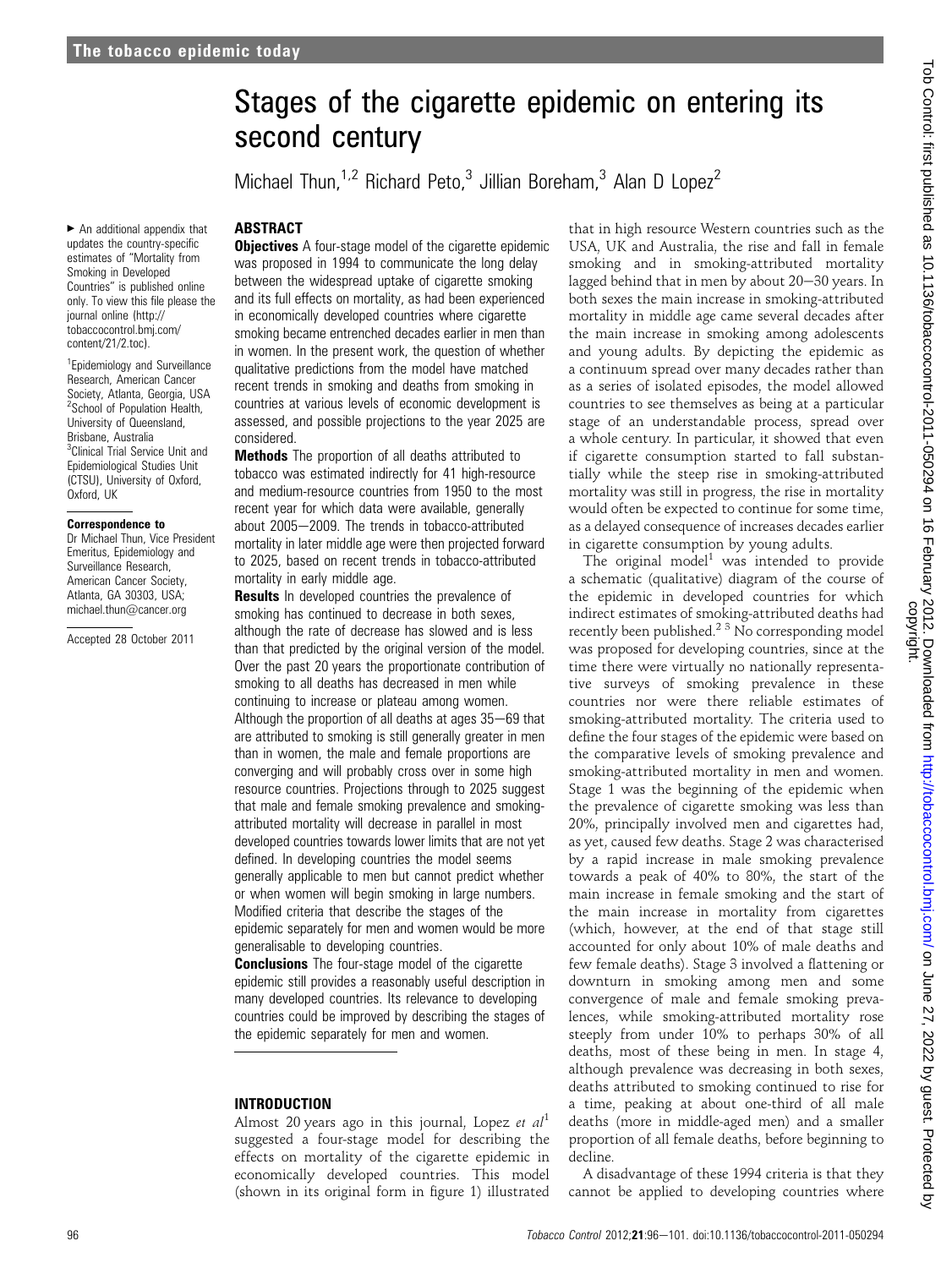Figure 1 Schematic diagram proposed in 1994 for economically<br>developed countries.<sup>1</sup> The criteria used to define the stages of the epidemic are based on the comparative levels of smoking prevalence and smokingattributed mortality in men and women.



projections forward to 2025.

METHODS

cigarette smoking and smoking-attributed mortality are high among men but there is as yet no large increase in female smoking and little female smoking-attributed mortality. Such is the case in China and India where major studies conducted since the model was proposed have directly confirmed substantial hazards from smoking among men (particularly among those who started to smoke before age 20 years) and low smoking prevalence among women. $4-7$  Inability to apply the 1994 criteria to developing countries is an important limitation, since the WHO projects that by 2030 low and medium resource countries will account for 7 of every 10 deaths from smoking.<sup>8</sup> Thus it is timely to reconsider how best to describe the evolution of the epidemic among men and women in different populations.

In this article we propose a modification of the original model to allow the different stages to be described separately for the male and the female epidemics in a particular country. The revised model, like the original version, illustrates the delay of many decades that always occurs between a widespread increase in cigarette smoking by young adults and its full eventual effects on mortality. It again suggests that women who smoke like men (the highest risk being in those who start young and do not quit) will die like men.<sup>5</sup> The revised model makes no assumptions, however, about if or when an increase in cigarette smoking will occur among women in the country of interest. A minor further change is that the original model emphasised smoking-attributed proportions of all deaths, while the revised model chiefly emphasises smoking-attributed proportions of all deaths in middle age (defined as  $35-69$ ), although it does also provide links to estimates of smokingattributed proportions at older ages, and at all ages.

Our analyses first update the indirect estimates of smokingattributed proportions of deaths in middle age in 41 OECD countries or former socialist countries to the most recent year for which mortality statistics for those countries are available through WHO (usually somewhere in the range  $2005-2009$ ).<sup>10</sup> We then discuss the implications of data on smoking prevalence recently collected in many developing countries by the Global Adult Tobacco Survey  $(GATS)^{11}$  and Global Youth Tobacco

mortality in developed countries are based on an indirect approach, in which absolute lung cancer death rates are used as an approximate guide to the smoking-attributed fractions of the deaths from various groups of other diseases.<sup>2 3</sup> The argument is

that if, in a developed country, lung cancer rates are low then smoking is causing few lung cancer deaths and hence it is probably causing only a small proportion of the deaths from other causes; conversely, if in a developed country lung cancer rates are high then smoking is probably responsible not only for most of these lung cancer deaths but also for many other deaths. The merit of this indirect method is that it does not require nationally representative data on smoking prevalence (or nationally representative prospective studies of smoking and mortality), but uses only routinely collected national mortality statistics to estimate the proportion of deaths attributed to smoking. The method is described in detail elsewhere. $2^{13}$ 

Survey (GYTS).<sup>12</sup> Lastly we consider how best to describe changes in smoking prevalence and smoking-attributed mortality since 1950, and we suggest semiquantitative

As in the original model, estimates of smoking-attributed

To calibrate the relationship between lung cancer rates and smoking-attributed proportions of other diseases, national lung cancer rates, stratified by sex and 5 year age group, are compared with the corresponding lung cancer mortality rates among current and never smokers in the million-person American Cancer Society Cancer Prevention Study II (CPS-II). The excess of the national lung cancer death rates in a particular country over the US non-smoker lung cancer death rates is used not only as a guide to the smoking-attributed fraction of lung cancer mortality but also as a guide to the smoking-attributed fractions of the national mortality from eight other categories of disease: upper aerodigestive tract cancer, other cancer, chronic obstructive pulmonary disease (COPD), other respiratory disease, vascular disease, cirrhosis (none attributed to smoking), other medical causes and non-medical causes (none attributed to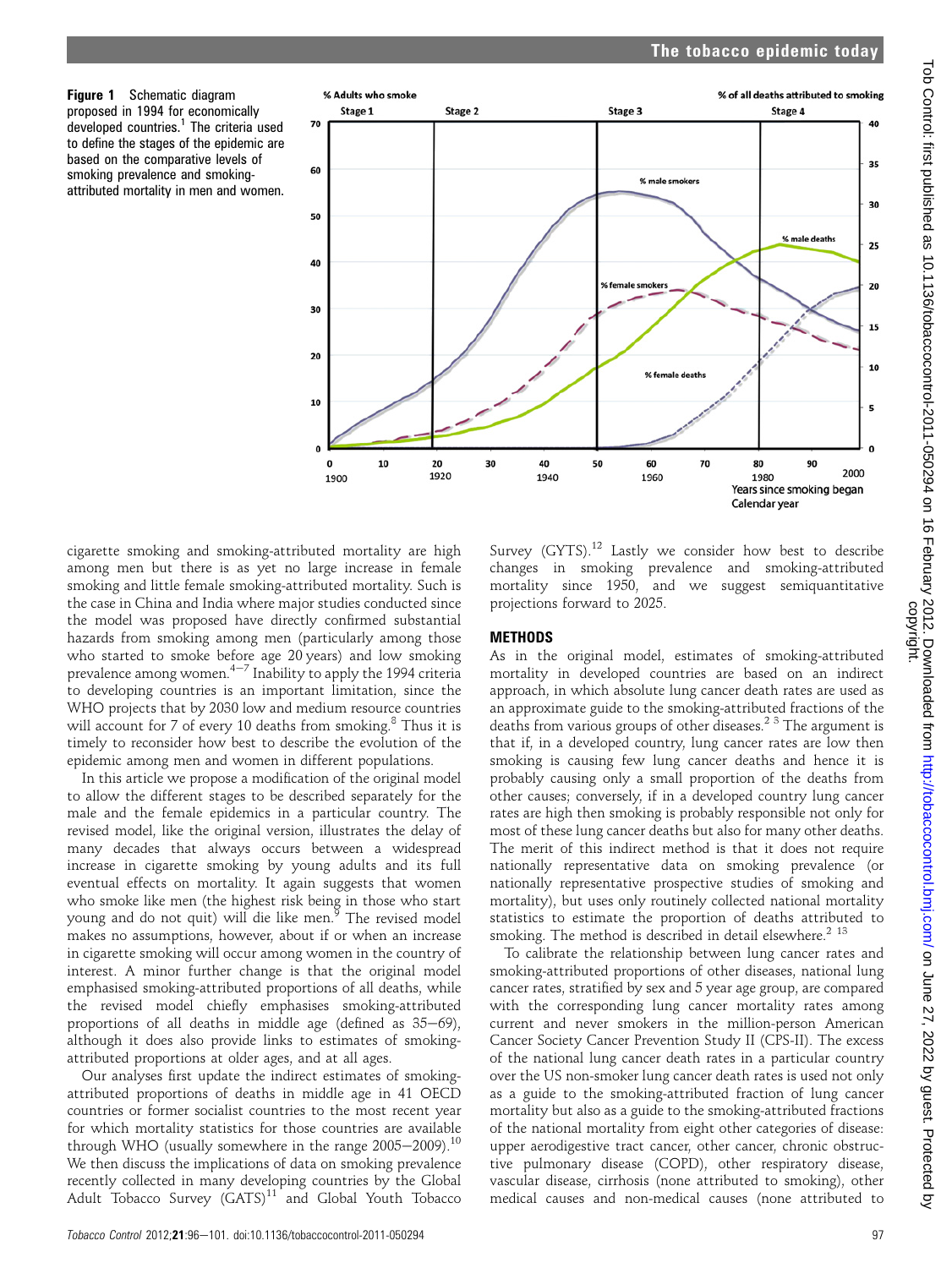## The tobacco epidemic today

smoking). The sum of these smoking-attributed numbers of deaths is then expressed as a proportion of all deaths in that particular country. For obvious reasons, trends in the fraction of all deaths attributed to smoking by this indirect method tend to parallel national trends in lung cancer mortality. For each developed country (and for various groupings of countries such as the European Union) the underlying data plus the updated estimates are appended electronically to this article's online Appendix. These and future updates will also be posted periodically on the Clinical Trial Service Unit (CTSU) website.<sup>10</sup>

In reconsidering how best to describe the stages of the epidemic in developing countries we also reviewed data on smoking prevalence collected in many developing countries by the GATS<sup>11</sup> and GYTS.<sup>12 14</sup> The revised model is used to help describe our indirect estimates of smoking-attributed deaths in the USA from 1950 to 2007<sup>10</sup> and the data on adult smoking prevalence in the USA from 1965 to  $2010$ .<sup>14</sup> The mortality projections from 2005 to 2025 were guided by recent trends in early middle age. The plots of smoking-attributed deaths before 1950 and adult smoking prevalence before 1965 were based on interpolation.

## RESULTS

Among men, recent trends in smoking prevalence and in the proportion of all deaths at ages  $35-69$  attributed to smoking have generally been flat or downward in developed countries. This smoking-attributed proportion is not yet decreasing much in Spain, Portugal, Greece, Bulgaria, Romania, Hungary, Norway and Japan, but elsewhere it is; the most extreme decreases are in Finland (down from  $38\%$  of all male deaths at  $35-69$  in 1970 attributed to smoking to 15% in 2009) and the UK (down from 47% in 1970 to 22% in 2009 and still falling: figure 2). This report emphasises ages  $35-69$  years partly because the proportion of all deaths attributable to smoking is higher in this age range than at older ages, and partly because, other things being equal, premature death in middle age matters more for the individual and those around them than death in old age.

Among women in many developed countries smoking prevalence has also decreased, albeit more slowly than in men, but the proportion of female deaths at ages  $35-69$  that is attributed to smoking has not yet decreased much in any developed country, and in some it continues to increase rapidly (eg, The Netherlands: figure 2). It is currently highest (26% to 30%) in The Netherlands, Denmark, Hungary and Canada, but is also



Figure 2 Smoking-attributed deaths estimated indirectly<sup>2</sup><sup>3</sup> from lung cancer rates and expressed as a percentage of all deaths. Updated data are available on the Clinical Trial Service Unit (CTSU) website.<sup>10</sup>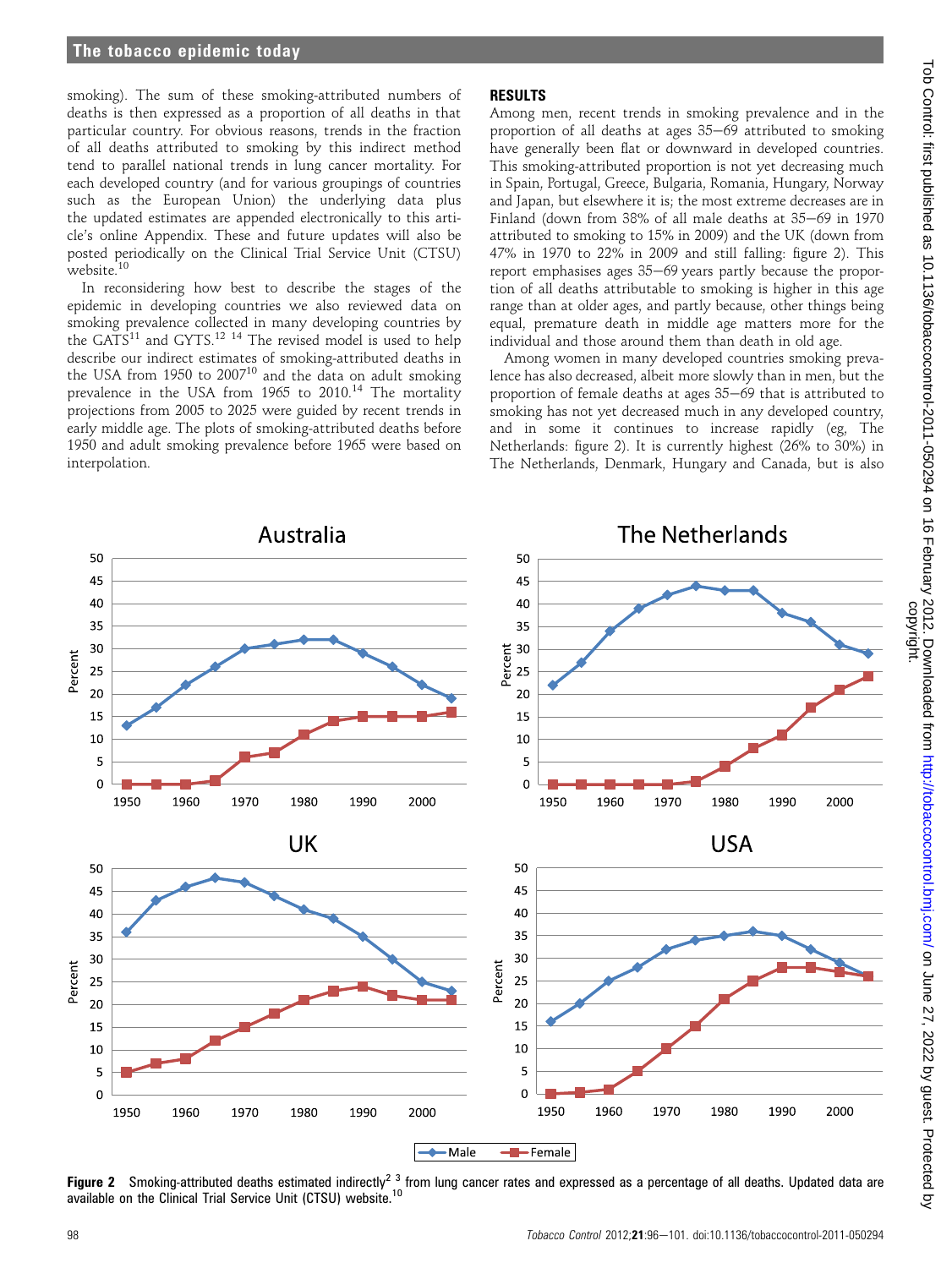high (18% to 20%) in the USA and UK (figure 2) and in Norway, Sweden, Poland and New Zealand.

In many high-resource countries male and female smoking prevalences have converged, as have the smoking-attributed proportions of all deaths at ages  $35-69$ . (Note, however that as male death rates are higher than female death rates, if smoking causes a quarter of all mortality at ages  $35-69$  in both sexes then the absolute rates are higher for men than for women; the electronically appended material gives absolute rates and proportions.) In a few countries such as Denmark and Sweden the male and female smoking-attributed proportions of deaths at ages 35-69 have definitely crossed over, and in some others (eg, The Netherlands, figure 2) they will do so in the early 2010s.

Although the four countries in figure 2 share many economic and cultural characteristics, and the patterns of the epidemics of death from smoking in each of them are broadly similar, there are some differences in timing and magnitude. Men in the UK were among the first to take up cigarette smoking in large numbers. By 1965 they had the highest lung cancer death rates of any major country, and smoking accounted for almost half of all UK male deaths in middle age. The maximum impact of smoking occurred approximately 10 years later among men in The Netherlands and 20 years later among men in Australia and the USA. Notably, the peak value in The Netherlands was almost as high as that in the UK whereas the peak value in Australia was appreciably lower. While no high resource country has managed to avert the epidemic in either sex, some have limited its magnitude more successfully than others.

In developing countries, the lack of nationally representative longitudinal data on smoking prevalence or smoking-attributed mortality limits what is known. In recent years, however, high quality prevalence surveys have been conducted by the GATS in 14 low-income and middle-income countries (the 'BRIC' countries (Brazil, Russia, India, China) and 10 others).<sup>11</sup> In six of these countries (Bangladesh, China, Egypt, India, Thailand and Vietnam) the prevalence of female smoking remains low  $\left\langle \langle 4\% \rangle \right\rangle$ despite prevalence rates for men (of age  $15+$  years) that range from 38% (Egypt) to 53% (China). Five other countries with recently collected GATS data (Brazil, Philippines, Russia, Turkey and Ukraine) also have large gender disparities. This illustrates the need to consider the stages of the male and female epidemics separately in these countries.

In figure 3 we sketch the hypothetical evolution of the epidemic among men and women in a country such as the USA with a fairly mature epidemic (without suggesting that these sketches accurately represent the USA past or future). These sketches assume that smoking prevalence will continue to decrease in both sexes towards lower limits that are not yet defined. Adult smoking prevalence in the general population might decline to about 15% or less by 2025 in men and women. (In the USA itself the prevalence among medical doctors is now only 2.5%,<sup>15</sup> and adult prevalence in California had already declined to  $14\%$  in  $2005$ .<sup>16</sup>) We have modified the criteria used to define the stages of the epidemic in one gender. Stage 1 represents the very beginning of the smoking epidemic when the prevalence of cigarette smoking has only just started to rise, and is still low (<15%) in the gender of interest. In stage 2, smoking prevalence increases rapidly. By the end of this phase, formally defined as the point when prevalence is no longer increasing much, cigarette smoking still accounts for only a limited proportion of all premature deaths; this proportion depends on the rapidity of the preceding increase in smoking. Stage 3 is the period in which although smoking prevalence is stable or decreasing, smoking-attributed mortality is increasing rapidly to

an eventual maximum of perhaps 20% to 50% of all deaths at ages  $35-69$ . By definition, stage 3 ends when this proportion is maximal. Finally, in stage 4 smoking prevalence and, eventually, smoking-attributed mortality as a proportion of all mortality decrease towards lower limits that are not yet defined in any population.

## **DISCUSSION**

Because it is difficult to predict when (or if) women in particular developing countries will begin smoking in large numbers, we recommend that the conventions for describing the stages of the tobacco epidemic in a population be changed to define the stages of the epidemic entirely separately for men and for women. This would allow medium and low resource countries to find themselves in relation to gender-specific continuums. More importantly, it would emphasise that the universal feature of the epidemic is the long delay between the uptake of persistent smoking in a population and its full effects on mortality, not the temporal relationship of these events between men and women. Gender-specific differences are influenced by economic, cultural and political determinants that differ greatly from one population to another.

For example, female smoking lagged behind male smoking by only 20–30 years in the USA and UK, because cultural prohibitions against women smoking largely collapsed during and after World War II.<sup>17</sup> In Spain, these cultural prohibitions collapsed several decades later during political liberalisation, so tobacco-attributed mortality among Spanish women is only just beginning to rise. In China, the patterns are completely different; in some parts of China the overall prevalence of female smoking is appreciable among women born before the 1940s but throughout China it is extremely low among women born since the 1950s; hence, since the 1980s the nationwide prevalence of female smoking has halved in China, as those born before the 1940s comprise a diminishing fraction of the population. However, if current cultural prohibitions against smoking among young women erode, there could be a substantial increase in Chinese female smoking. Cultural taboos are vulnerable to social, political and economic changes that change social norms, and Asian women comprise a large untapped market for tobacco companies and governmental tobacco monopolies.

In developed countries as a whole the epidemic of smokingattributed mortality among women continues to increase, offsetting the reduction in smoking-attributed mortality among men. The smoking-attributed proportion of deaths at ages 35-69 will, at least temporarily, be higher in women than men in some high-resource countries, as is already the case in Denmark and Sweden.<sup>10</sup> Eventually male and female smoking prevalence and smoking attributed deaths should decrease in parallel in developed countries but at present sharp increases in the female smoking-attributed proportion of all mortality in middle age are continuing in some populations.

National surveys of adult and youth smoking conducted by  $GATS<sup>11</sup>$  and  $GYTS<sup>12</sup>$  over the past 20 years have improved our ability to monitor and modify the course of the epidemic in developing countries. GATS provides evidence of whether appreciable numbers of adult smokers have yet managed to stop, and cessation rates will substantially affect mortality rates over the next few decades. For, although the full hazards of smoking take many decades to emerge, and are therefore greatest among people who initiate smoking in adolescence and continue throughout middle age, the large majority of the excess risk of death due to smoking in middle and old age can be avoided by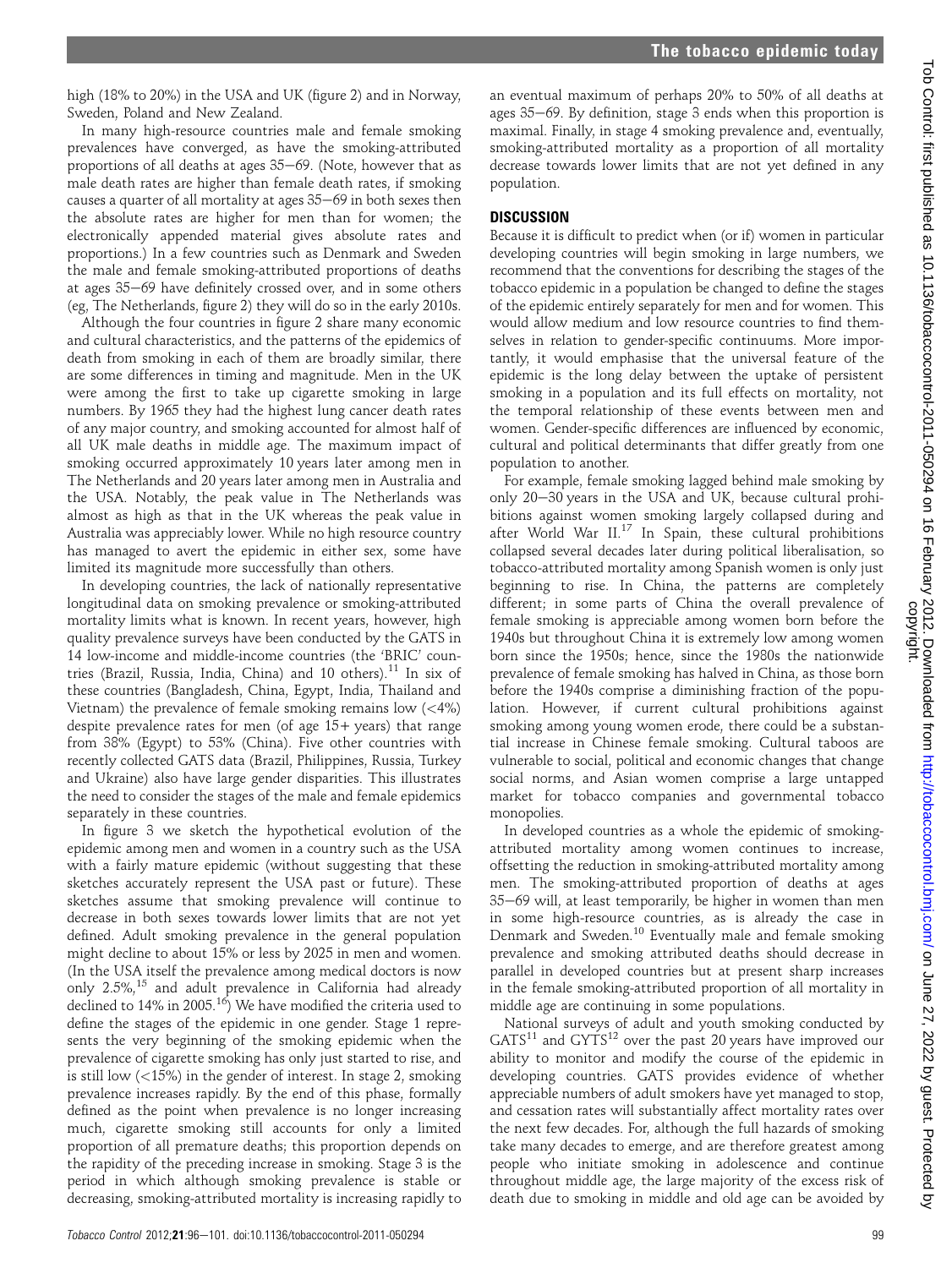

Figure 3 (A,B) Data on smoking-attributed deaths represent updated indirect estimates in the USA from 1950 to 2007.<sup>10</sup> Data on adult smoking prevalence from 1965 to 2010 represent measurements from the USA National Health Interview Survey. Projections through 2025 estimated based on current trends in early middle age. Estimates of smoking-attributed deaths before 1950 and of adult smoking prevalence before 1965 based on interpolation. Staging criteria modified to describe the stages of the epidemic separately for men and women (see text).

quitting before age 40, and, preferably, well before age 40.<sup>18</sup> GYTS provides early warnings of changes in smoking behaviour in the young that will affect mortality rates several decades hence; currently, the highest levels of youth smoking measured are among boys age  $13-15$  in Indonesia and Kuwait and boys

and girls in South Africa. (Other early warning signs involve the activities of tobacco companies.)

Although the mix of diseases by which smoking kills differs appreciably between different countries, these differences do not undercut the central conclusion that about half of all who start